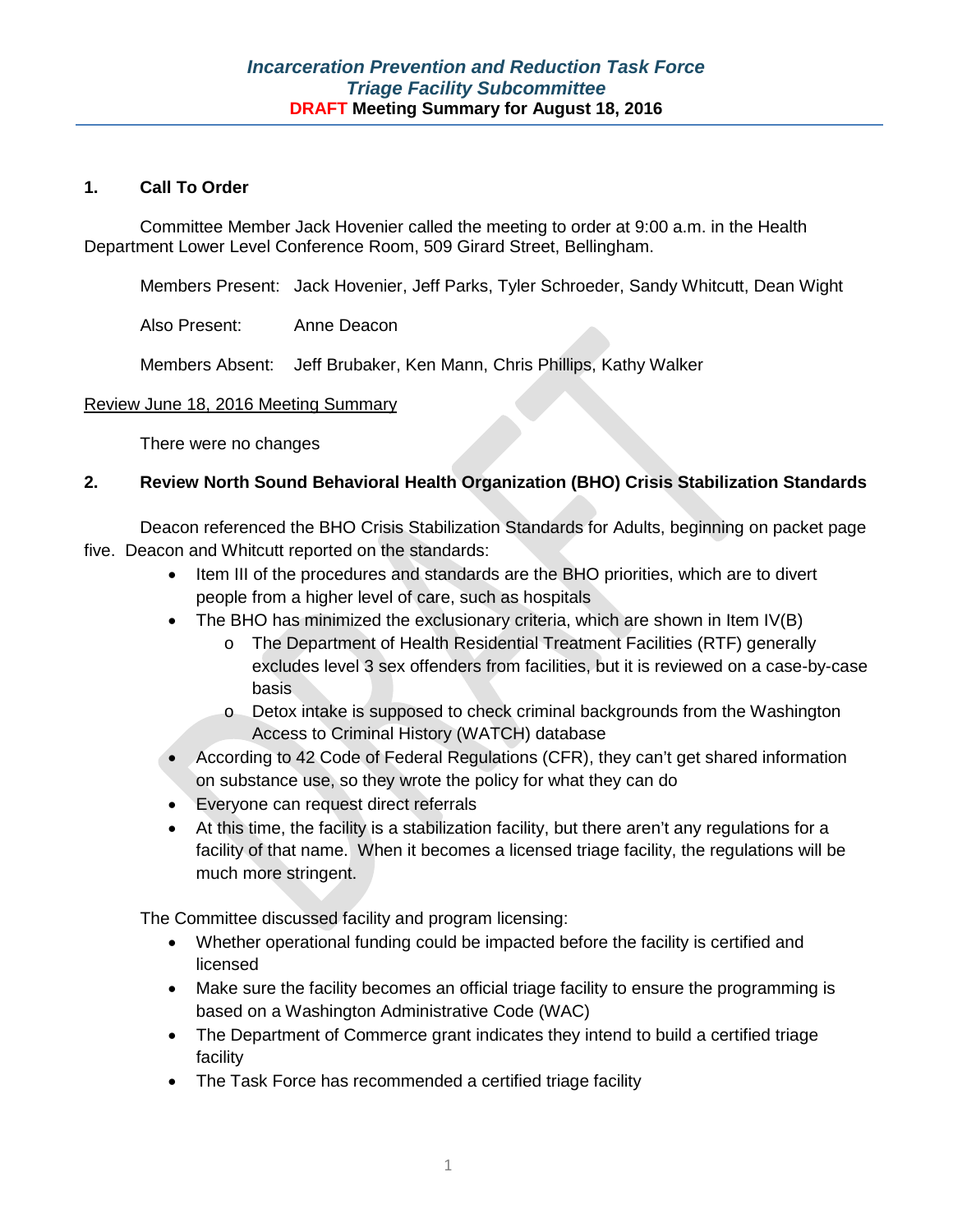# *Incarceration Prevention and Reduction Task Force Triage Facility Subcommittee* **DRAFT Meeting Summary for August 18, 2016**

- There was a concern that Medicaid wouldn't pay for emergency medical service (EMS) transport to a non-licensed facility, but it's not an issue here
- Once certified, Medicaid will cover the cost of EMS transport to the facility
- Mental health staff are not allowed to provide to the EMS staff the information necessary to complete the required paperwork for transport reimbursement, due to privacy requirements

# **3. Review updated pre-architectural designs and cost estimates**

Deacon submitted and described a handout of the 2010 proposed facility schematic (on file). The updated cost estimates are included in the Department of Commerce grant, on Committee packet page 25, for the mental health part of the facility:

- Expand the facility footprint by 12,220 square feet, for a total of approximately 18,050 square feet.
- Detox will be housed in the existing building, which needs to be remodeled
- They schematic will be updated because it will not include a seclusion and restraint area
- The kitchens will only be warming kitchens for delivered food
- The existing triage facility will become the acute detox area, and the new expansion will be the mental health stabilization area.
- The area shown as the existing kitchen is for the work center.
- The updated schematic will likely reflect one centralized kitchen.

The committee discussed:

- How people with both mental health and substance use issues are housed:
	- o The State may require that people with mental health issues are separated from people with substance use issues
	- o The behavioral health community is working to educate the State about the best way to work with people with co-occurring disorders
	- o The trend is moving toward integration
- The necessity of and cost to remodel the existing facility
	- $\circ$  To avoid a service shut-down, build the addition, move people from the existing facility to the new addition, and then remodel the existing facility
	- o Request the architect to update the schematic and provide an approximate remodel cost estimate to include in the Phase II report. Include the difference in cost between a total program shut-down during construction and remodel and a phased construction/remodel to avoid a program shut-down.

# **4. Costs and funding**

Capital funding:

- A request of up to \$2 million from the Department of Commerce
- Behavioral Health Fund has dedicated \$3 million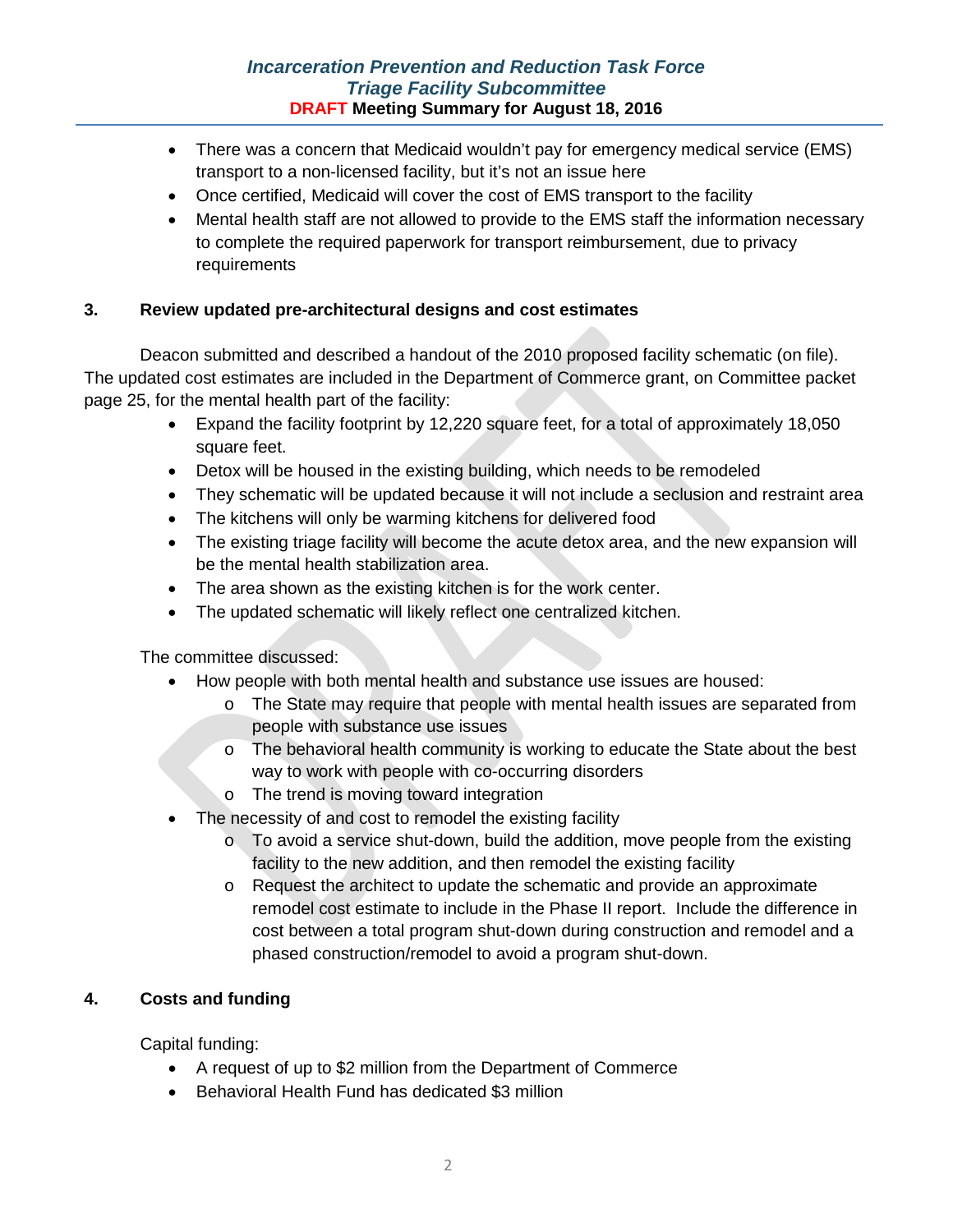# *Incarceration Prevention and Reduction Task Force Triage Facility Subcommittee* **DRAFT Meeting Summary for August 18, 2016**

- The North Sound Behavioral Health Organization has committed up to \$2.5 million to a Whatcom County facility
- If the County doesn't receive the Department of Commerce grant, the \$3 million from the Behavioral Health Fund may be bonded for additional money
- They County is working with the BHO on a State capital fund request for the recovery center, which is the back-door service to the triage center.

Operational funding:

- The North Sound BHO pays for detox and stabilization operational services, using both Medicaid and non-Medicaid dollars
- The Committee should determine how much the regional BHO anticipates it will pay toward annual operational costs
- The State plans to integrate behavioral health services with primary care medical services in 2020, in the hope of turning over those integrated services to commercial health plans
	- o High risk, acute, and chronic sufferers may still have to be managed by the regional BHO
	- o There are no assurance that a commercial health plan would prioritize these services
	- o Crisis services are not part of managed care organizations (MCOs).
	- o There hasn't been discussion yet about where triage services will go

Whitcutt stated she will get the information on the Snohomish County triage center operational cost, which will be relevant to the operational costs that they will expect for Whatcom County.

# **5. Discussion of secondary Triage Facility sites**

Hovenier submitted a handout (on file) about available real estate in Bellingham. Nothing looks viable for a triage center location.

# **6. Recommendations that need to go into the draft Phase II Report**

Schroeder stated the information in the grant application, including the cost estimates and schematic design, would be used to answer the required information in the Phase II report.

Hovenier stated the Phase II would include background information and construction data in the narrative:

- Information contained within the Department of Commerce grant application
- The likely range of costs

Deacon stated she would like the Task Force to advocate to the State, particularly the State legislature and Health Care Authority, to ensure operational funding in perpetuity.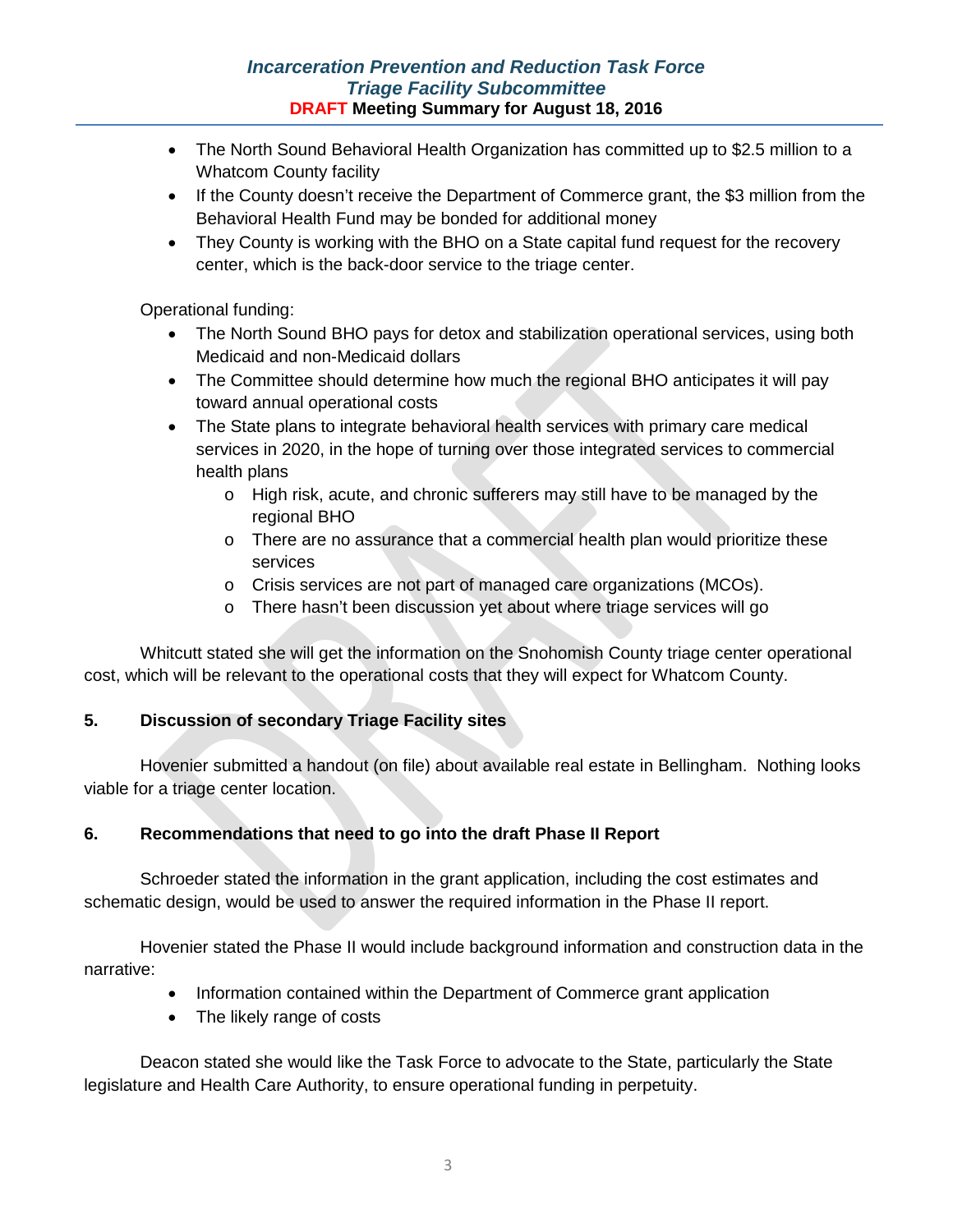### *Incarceration Prevention and Reduction Task Force Triage Facility Subcommittee* **DRAFT Meeting Summary for August 18, 2016**

Schroeder stated use the information from the Commerce grant, the background information on the mental health side, and the cost. Reach out to Ron Wright to update the schematic design and make a cost estimate on the remodel. Get some background information on anticipated operational cost using Snohomish County as the example. All that information would be included in the Phase II report. They can provide more specifics in the Phase III Report.

Whitcutt stated include the cost of operating an acute detox facility. She can provide information on the mental health operational costs.

Schroeder stated he and Forrest Longman will incorporate this information into a draft Phase II report for the committee.

Wight asked if Ms. Deacon's suggestion for advocating for long-term operational funding is to get a State-level commitment that there will be an expectation on the part of the MCOs to followthrough with operational funding when integration happens.

Deacon stated that's correct. She will bring forward a proposed recommendation for that advocacy.

Whitcutt stated triage facilities must bill insurance companies when possible. They must work with the MCOs to make sure triage facilities are entities that accept their insurance.

Deacon stated the Washington State Association of Counties (WSAC) should lobby for it.

The committee discussed the necessity a public process about the locating the triage facility permanently at the existing location, as the Sheriff recommended and the Task Force voted to do. Get a policy statement from the City from the Mayor or City Council to say they accept that the facility will locate there permanently.

The committee also discussed the impact to the work center building from a new triage facility and the Phase I Report promising to review workforce training opportunities to staff the new triage facility.

- Recognize that the work center building has a limited lifespan as it's used now
- The possibility of using the space in the future to expand the triage facility or as a recovery house
- The issue of behavioral health workforce development is a more community-wide issue that goes beyond this facility
- The Phase II Report can recognize that workforce development was a Phase I request, but it's a larger community discussion that should be accomplished as a whole by the entire behavioral health community

Hovenier stated the bulk of the Committee's recommendations for the Phase II Report have already been forwarded to and approved by the Task Force.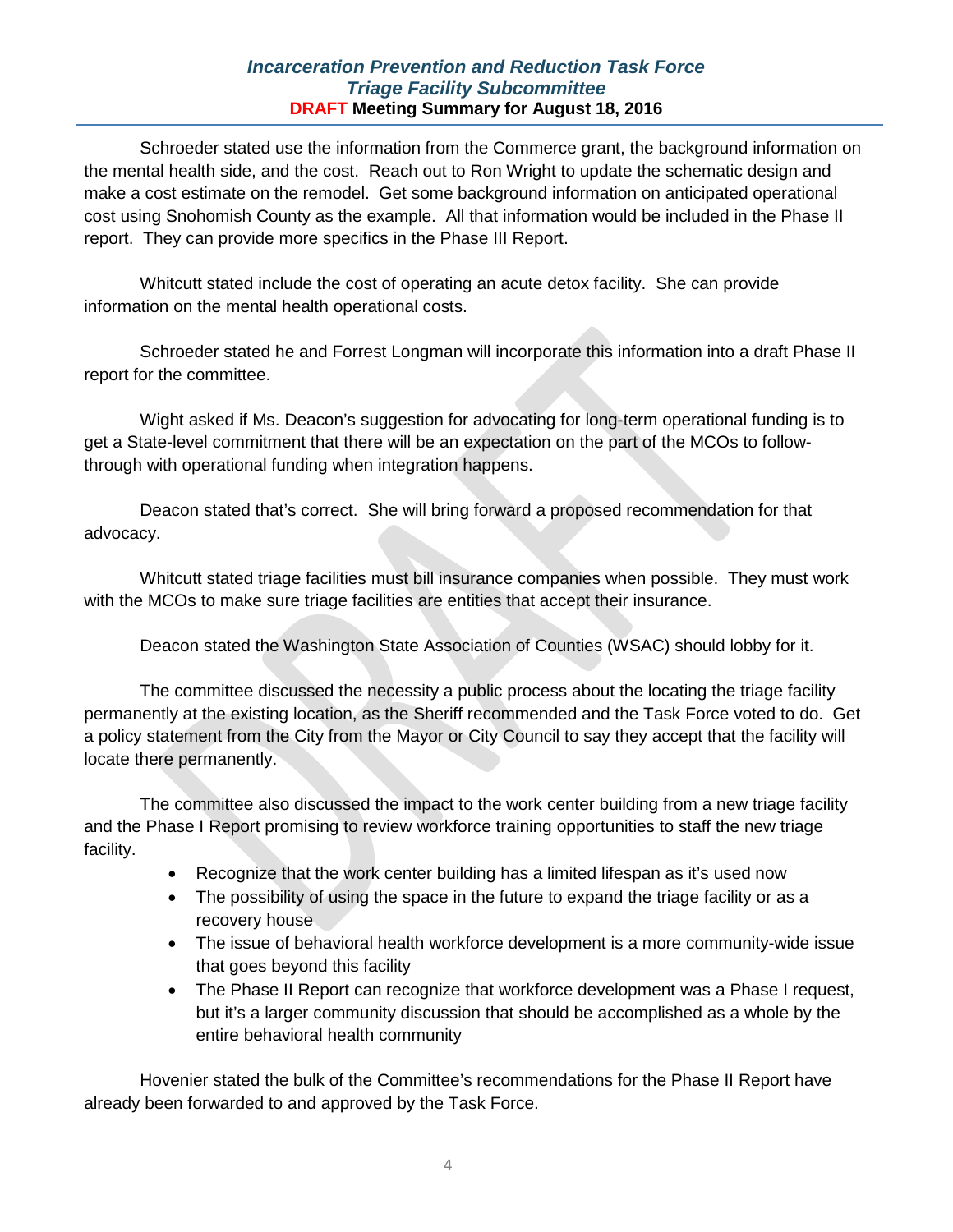# **7. Public Comment**

There was no public comment.

# **8. Adjourn**

The meeting adjourned at 10:15 a.m.